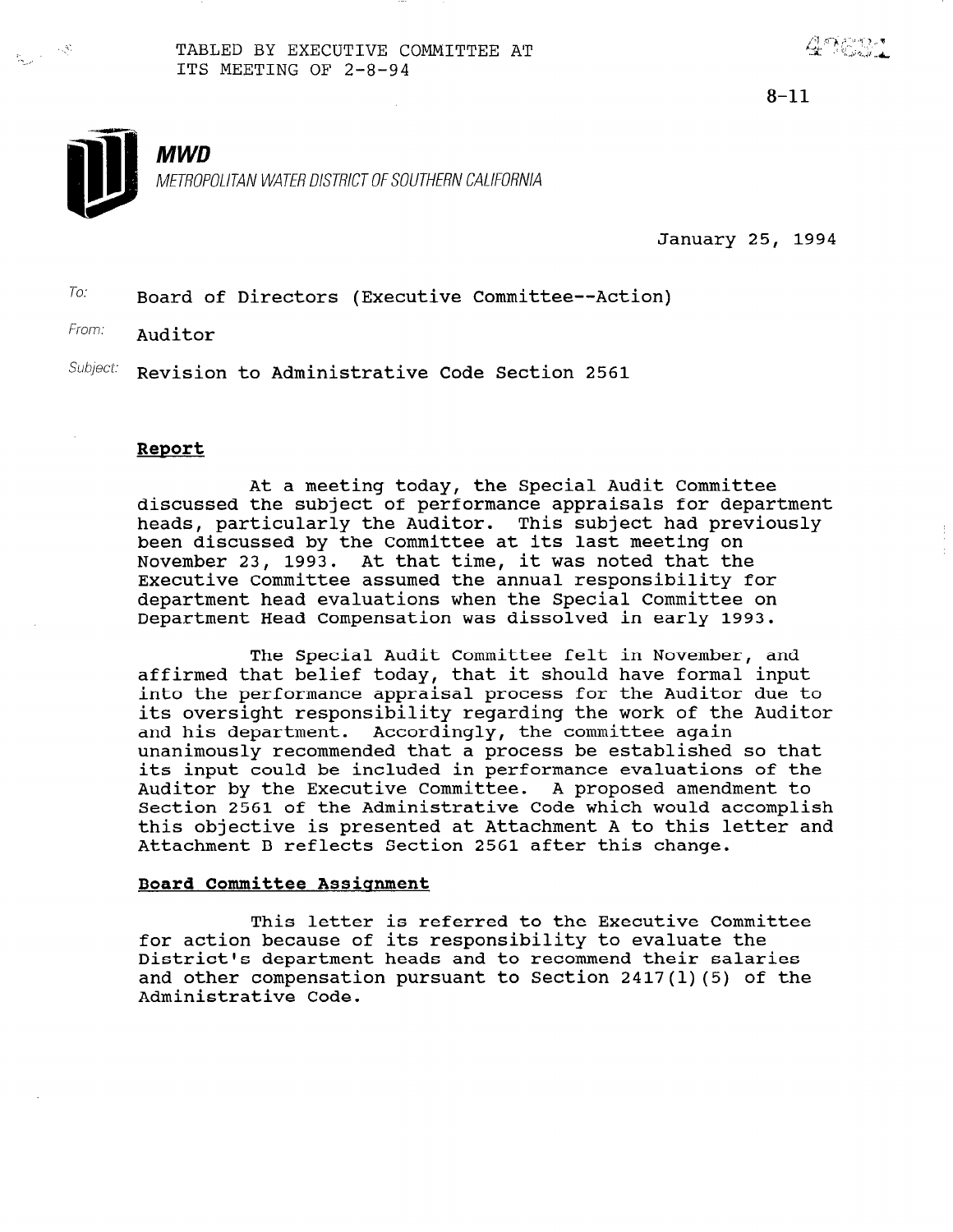Board of Directors  $-2$  - January 25, 1994

# Recommendation

 $\sim 10^4$ 

 $\frac{1}{2}$ 

It is recommended that the Board of Directors approve the following recommendation of the Special Audit Committee:

> That Administrative Code Section 2561 be amended, as outlined in Attachment A to this letter, as outlined in Attachment A to this letter, establish a process to provide special Al Committee input to the Executive Committee concerning the Auditor's performance evaluations.

Longin W. Lindhauf

MWH:lo

Attachments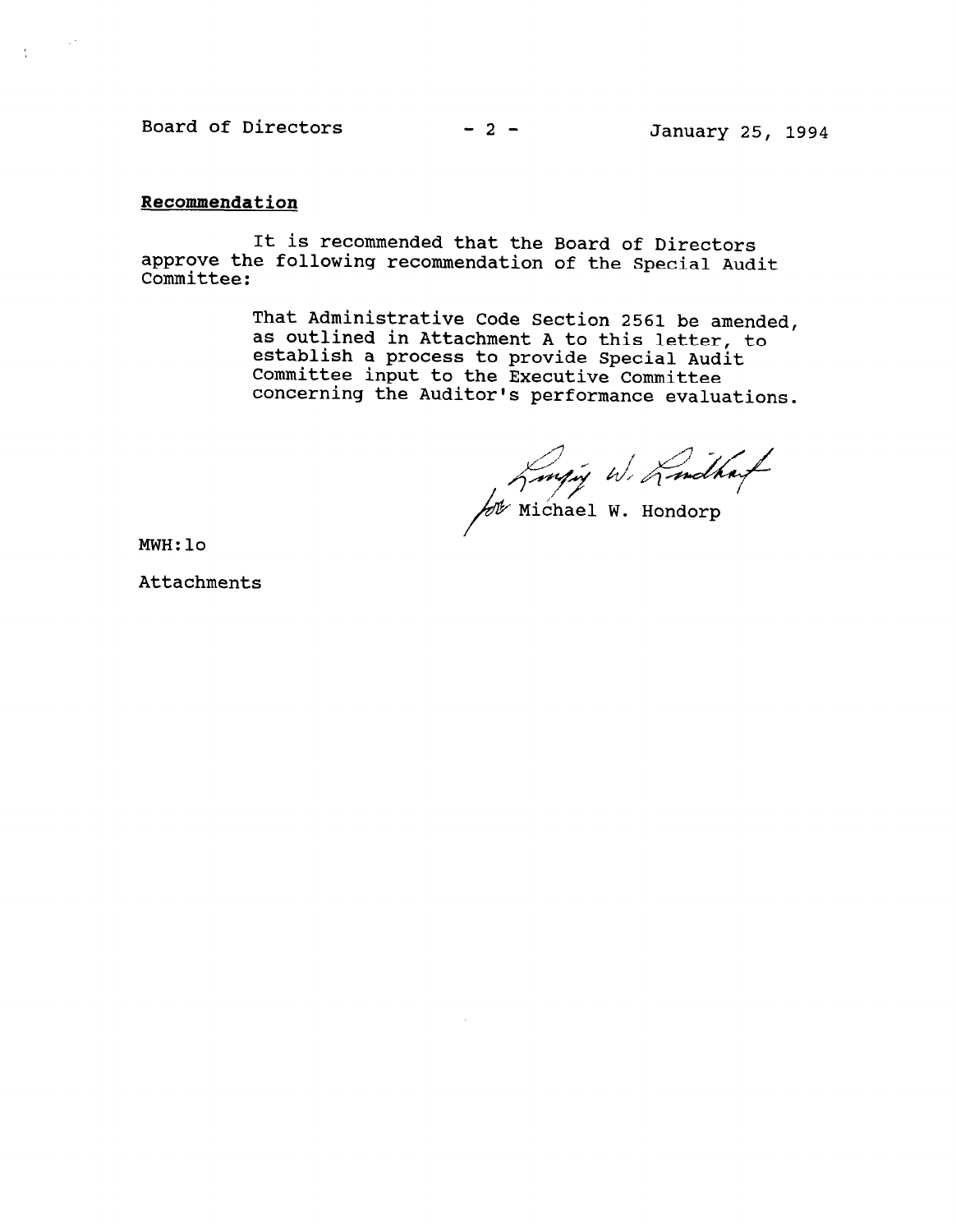Letter of Auditor, dated January 25, 1994

### ATTACHMENT A

PROPOSED REVISION TO THE MWD ADMINISTRATIVE CODE

Add the new subparagraph (a)(5) to Section 2561 as shown below:

5 2561. Duties and Functions.

 $\omega_{\rm N}$ 

(a) The Special Audit Committee shall study, advise, and make recommendations with regard to:

(1) All reports of the Auditor and external auditors, including the audited financial statements of the District.

(2) The Audit Department's annual work plan and annual budget.

(3) The selection of candidates for consideration by the Executive Committee to serve as the Auditor and the selection of the Assistant Auditor, as well as the external auditors or special audit consultants, and the determination of the scope of their assignments.

(4) Requests of other committees of the Board for audits and special reviews.

(5) The Auditor's performance for purposes of evaluation bv the Executive Committee pursuant to Section 2417(l) (5).

(b) Except as otherwise provided in this section, the Special Audit Committee shall submit its recommendations to such committees as it deems to have an interest in the subject of the recommendations and, where it deems it to be appropriate, to the Board; and may make recommendations to the General Manager.